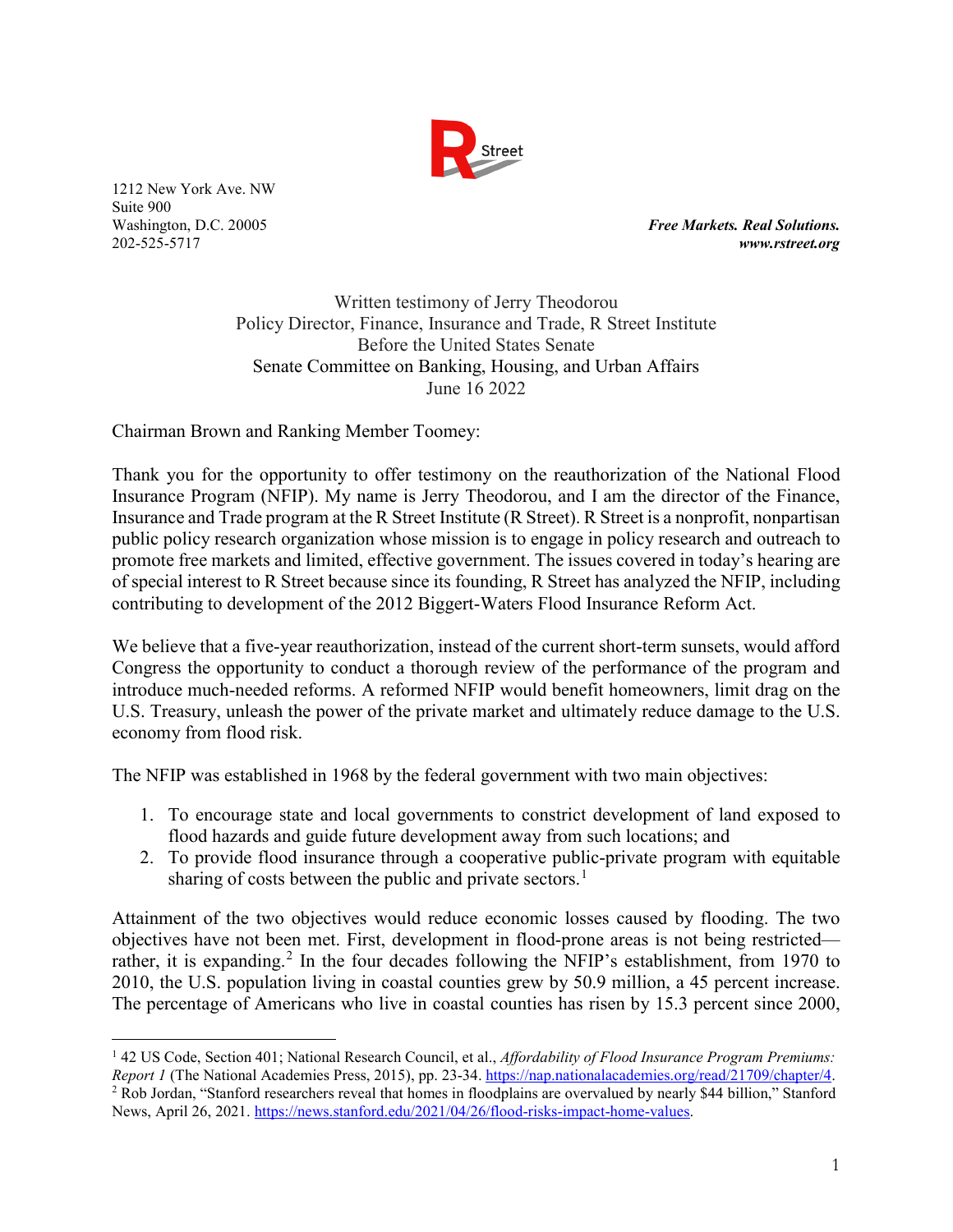

Washington, D.C. 20005 *Free Markets. Real Solutions.* 202-525-5717 *www.rstreet.org*

and numbers approximately 95 million people, representing 29.1 percent of the total U.S. population.[3](#page-1-0)

Regarding the second objective, there is no equitable sharing of costs between the public and private sectors. The private sector is only peripherally involved in bearing flood risk. The involvement of the private insurance sector is restricted to administration of the program, for which insurers are remunerated by the NFIP. [4](#page-1-1) The participation of private insurers in flood insurance as a risk-bearer is *de minimis*, writing less than a tenth the premium collected by the NFIP.

Instead of attaining the overarching goal of reducing economic losses caused by flooding, floodrelated economic losses have increased. In the past decade, U.S. economic losses caused by flooding were \$943 billion, close to five times more than the \$211 billion cumulative flood-related losses in the prior decade.<sup>[5](#page-1-2)</sup> In this testimony, we highlight five issues standing in the way of the NFIP falling short of achieving its mission, and propose solutions to remedy those problem areas.

In addition to its two foundational goals, other goals of the NFIP include making flood insurance affordable and making the NFIP solvent. These are competing goals. If flood insurance becomes more affordable and costs less than is actuarially sound, the finances of the NFIP are adversely impacted. If flood insurance is priced at the risk-appropriate level, it becomes more expensive and less affordable. Therefore, a balance between the two competing goals should be sought if both are desired.

The NFIP has focused more on affordability rather than program solvency, with the result that NFIP flood insurance has been historically underpriced, and the program has accumulated close to \$37 billion in debt, \$1[6](#page-1-3) billion of which was forgiven in 2017.<sup>6</sup> The NFIP regularly operates at a financial loss.<sup>[7](#page-1-4)</sup> Losses and expenses outstrip revenues, contributing to annual deficits, which

<span id="page-1-0"></span> $\overline{a}$ <sup>3</sup> Darryl Cohen, "About 60.2M Live in Areas Most Vulnerable to Hurricanes," United States Census Bureau, July 15, 2019. [https://www.census.gov/library/stories/2019/07/millions-of-americans-live-coastline-](https://www.census.gov/library/stories/2019/07/millions-of-americans-live-coastline-regions.html#:%7E:text=About%2060.2M%20Live%20in%20Areas%20Most%20Vulnerable%20to%20Hurricanes&text=About%2094.7%20million%20people%2C%20or,a%2015.3%25%20growth%20since%202000)

[regions.html#:~:text=About%2060.2M%20Live%20in%20Areas%20Most%20Vulnerable%20to%20Hurricanes&te](https://www.census.gov/library/stories/2019/07/millions-of-americans-live-coastline-regions.html#:%7E:text=About%2060.2M%20Live%20in%20Areas%20Most%20Vulnerable%20to%20Hurricanes&text=About%2094.7%20million%20people%2C%20or,a%2015.3%25%20growth%20since%202000)<br>xt=About%2094.7%20million%20people%2C%20or,a%2015.3%25%20growth%20since%202000.

<span id="page-1-1"></span><sup>&</sup>lt;sup>4</sup> Federal Emergency Management Agency, "Work With the National Flood Insurance Program," U.S. Department of Homeland Security, last accessed Jun 13, 2022. https://www.fema.gov/flood-insurance/work-with-nfip.

<span id="page-1-2"></span><sup>&</sup>lt;sup>5</sup> "Economic damage caused by floods and flash floods in the U.S. from 1995 to 2020," Statista, last accessed June 13, 2022. https://www.statista.com/statistics/237420/economic-damage-caused-by-floods-and-flash-floods-in

<span id="page-1-4"></span><span id="page-1-3"></span><sup>&</sup>lt;sup>6</sup> National Research Council, et al., Affordability of National Flood Insurance Program Premiums: Report 1 (The National Academies Press, 2015). [https://doi.org/10.17226/21709;](https://doi.org/10.17226/21709) "A Brief Introduction to the National Flood Insurance Program," Congressional Research Service, Dec. 9, 2021. [https://sgp.fas.org/crs/homesec/IF10988.pdf.](https://sgp.fas.org/crs/homesec/IF10988.pdf) 7 <sup>7</sup> "Budget Basics: The National Flood Insurance Program," Peter G. Petersen Foundation, Feb. 12, 2020. [https://www.pgpf.org/budget-basics/the-national-flood-insurance-program.](https://www.pgpf.org/budget-basics/the-national-flood-insurance-program)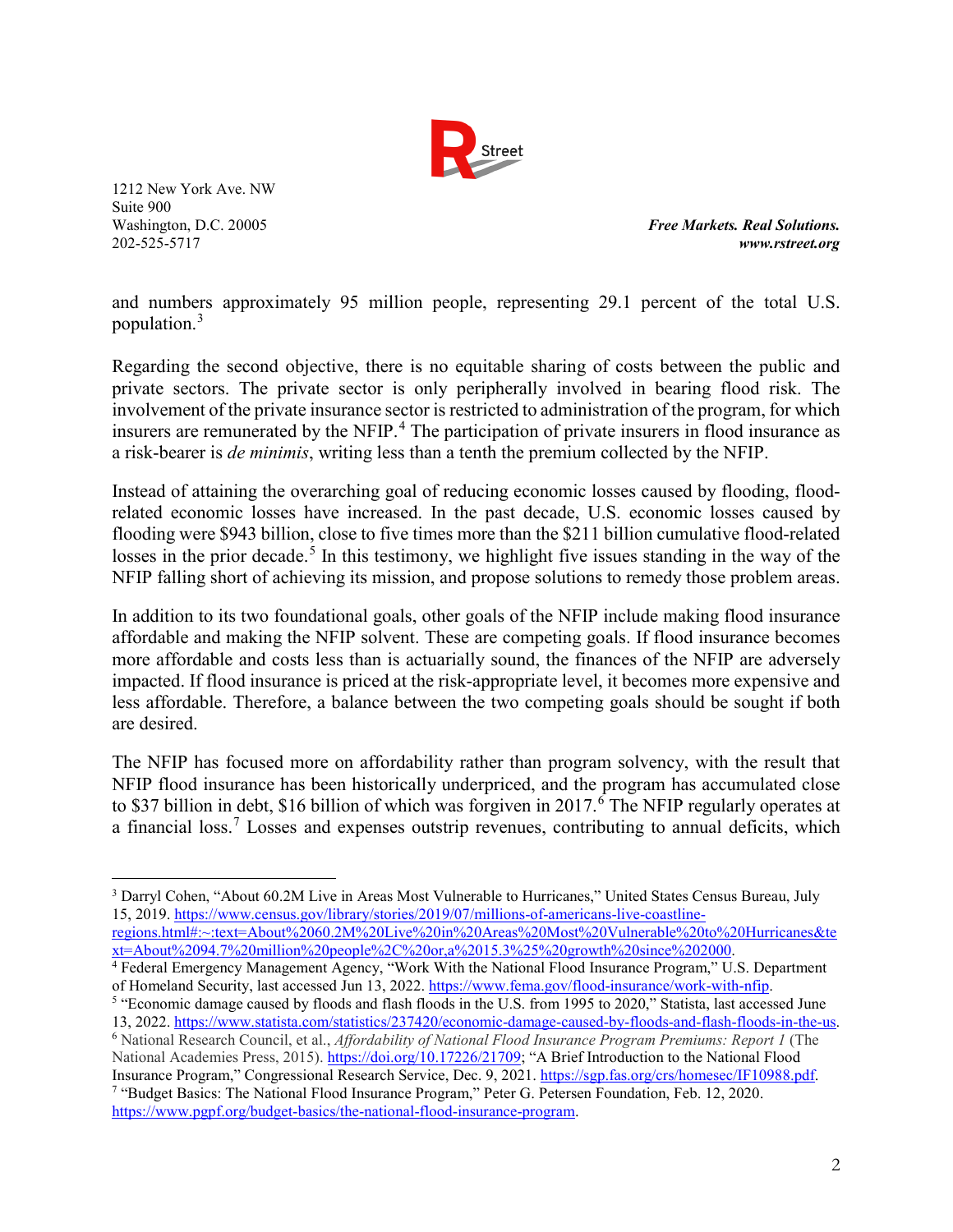

Washington, D.C. 20005 *Free Markets. Real Solutions.* 202-525-5717 *www.rstreet.org*

have led to the NFIP being \$20.5 billion in debt to the Treasury following Treasury's 2017 \$16 billion debt forgiveness.<sup>[8](#page-2-0)</sup>

We are not alone in concluding that the NFIP, now in its 55<sup>th</sup> year, is in urgent need of review and reform. The NFIP has had an unenviably long-standing presence on the Government Accountability Office (GAO) High-Risk Report.<sup>[9](#page-2-1)</sup> The NFIP has been on the High-Risk list since 2006, because of its "financial and management challenges."[10](#page-2-2) The High-Risk report identifies government "programs and operations that are vulnerable to waste, fraud, abuse, or mismanagement, or in need of transformation."<sup>[11](#page-2-3)</sup> The GAO has found that the NFIP merits inclusion on the High-Risk list because Congress has not yet enacted comprehensive reforms to address the spectrum of challenges confronting the NFIP, and the Federal Emergency Management Agency (FEMA) has not yet completed action on key open recommendations.

Structurally, the NFIP is positioned within FEMA. The program provides federally backed flood insurance to homeowners, renters and businesses in communities that participate in the program by adopting protection standards. The NFIP also seeks to reduce flood risk by encouraging floodplain management.

There are numerous aspects of the NFIP's operation that deserve scrutiny. In the analysis that follows, we focus on five salient areas where reform would improve management of flood risk and address problems facing the program that have made it unsustainable, and in need of reform. In one of the areas—actuarially sound rating (discussed in section 3 below)—progress has already been made. We encourage Congress to continue to review NFIP operations and introduce improvements.

### **1. Development of a Private Market for Flood Insurance**

The private insurance market for flooding is dwarfed by the NFIP's participation in the market. Private insurers are unable to compete effectively with the NFIP because NFIP policies are priced

<span id="page-2-0"></span> $\overline{a}$ <sup>8</sup> Gloria Gonzalez, "Trump signs bill forgiving \$16 billion in NFIP debt," Business Insurance, Oct. 27, 2017. https://www.businessinsurance.com/article/20171027/news06/912316843/trump-signs-disaster-relief-bill-forgiving-<br>16-billion-dollars-nfip-debt.

<span id="page-2-1"></span><sup>&</sup>lt;sup>9</sup> "National Flood Insurance Program," U.S. Government Accountability Office, last accessed June 13, 2022. [https://www.gao.gov/highrisk/national-flood-insurance-program.](https://www.gao.gov/highrisk/national-flood-insurance-program)<br><sup>10</sup> "National Flood Insurance Program: Fiscal Exposure Persists Despite Property Acquisitions," U.S. Government

<span id="page-2-3"></span><span id="page-2-2"></span>Accountability Office, June 2020. [https://www.gao.gov/assets/gao-20-508.pdf.](https://www.gao.gov/assets/gao-20-508.pdf) <sup>11</sup> Ibid.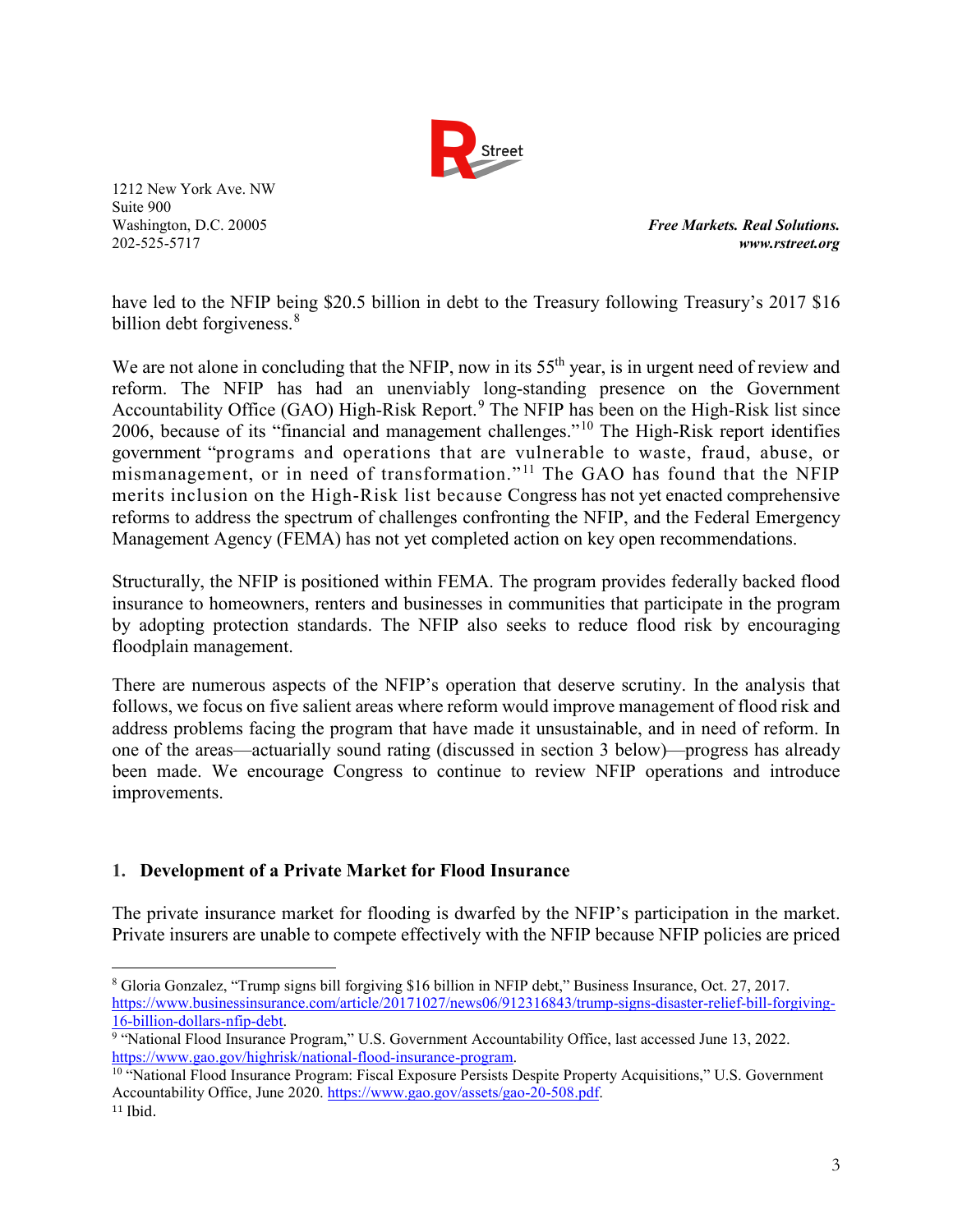

Washington, D.C. 20005 *Free Markets. Real Solutions.* 202-525-5717 *www.rstreet.org*

below actuarially sound rates. If private market insurers were to compete with the NFIP on the basis of rates, they would operate at a loss. The NFIP's losses are borne by the Treasury, and ultimately by taxpayers. When private insurers operate at a loss, their capital and surplus are adversely impacted, worsening their financial condition, and potentially threatening their ability to continue. For this reason, private market insurers find it hard to compete with subsidized, belowmarket NFIP rates, and refrain from doing so. $^{12}$  $^{12}$  $^{12}$ 

The private flood insurance market measures approximately \$300 million in annual net premium written, less than one tenth of the \$3.6 billion in premium written by the NFIP in 2021.<sup>[13](#page-3-1)</sup> The private insurance market is no stranger to flood insurance. Congress first proposed providing flood insurance in the 1950s, after it became clear that private insurance companies could not profitably provide flood coverage at a price that consumers could afford, primarily because of the catastrophic nature of flooding and the difficulty of determining accurate rates. The box below provides a concise history of the early involvement of the private market with flood insurance. It is noted that a program proposed in 1952 stated that a government program for flood insurance should not compete with private insurance companies.

### **The Private Market in the History of the NFIP**

Flood insurance was offered by private insurers between 1895 and 1927. Severe losses in 1927 and 1928 from flooding of the Mississippi River led insurers not to cover flood losses in their homeowners insurance policies. Without private insurance, the government stepped in to provide disaster relief. Following flooding in the Midwest in 1951, President Harry Truman proposed a national program of flood insurance. The program was to be "based upon private insurance with reinsurance by the Government."[14](#page-3-2) Significantly, in the draft legislation presented to Congress in 1952, which was not passed, it was stipulated that the private sector insurance market would play a central role for the private sector, and that the program "should not compete with private insurance companies." <sup>[15](#page-3-3)</sup>

<span id="page-3-1"></span>[https://www.iii.org/article/spotlight-on-flood-insurance;](https://www.iii.org/article/spotlight-on-flood-insurance) Federal Insurance & Mitigation Administration, *The Watermark*, Federal Emergency Management Agency, 1:17 (2022). [https://www.fema.gov/sites/default/files/documents/fema\\_fy2022-q1-watermark.pdf.](https://www.fema.gov/sites/default/files/documents/fema_fy2022-q1-watermark.pdf)

<span id="page-3-0"></span> $\overline{a}$ <sup>12</sup> "Flood Insurance: Potential Barriers Cited to Increased Use of Private Insurance," U.S. Government Accountability Office, July 14, 2016[. https://www.gao.gov/products/gao-16-611.](https://www.gao.gov/products/gao-16-611)<br><sup>13</sup> "Spotlight on: Flood Insurance," Insurance Information Institute, Nov. 30, 2021.

<span id="page-3-2"></span><sup>&</sup>lt;sup>14</sup> National Research Council, et al. [https://doi.org/10.17226/21709.](https://doi.org/10.17226/21709)

<span id="page-3-3"></span> $15$  Ibid.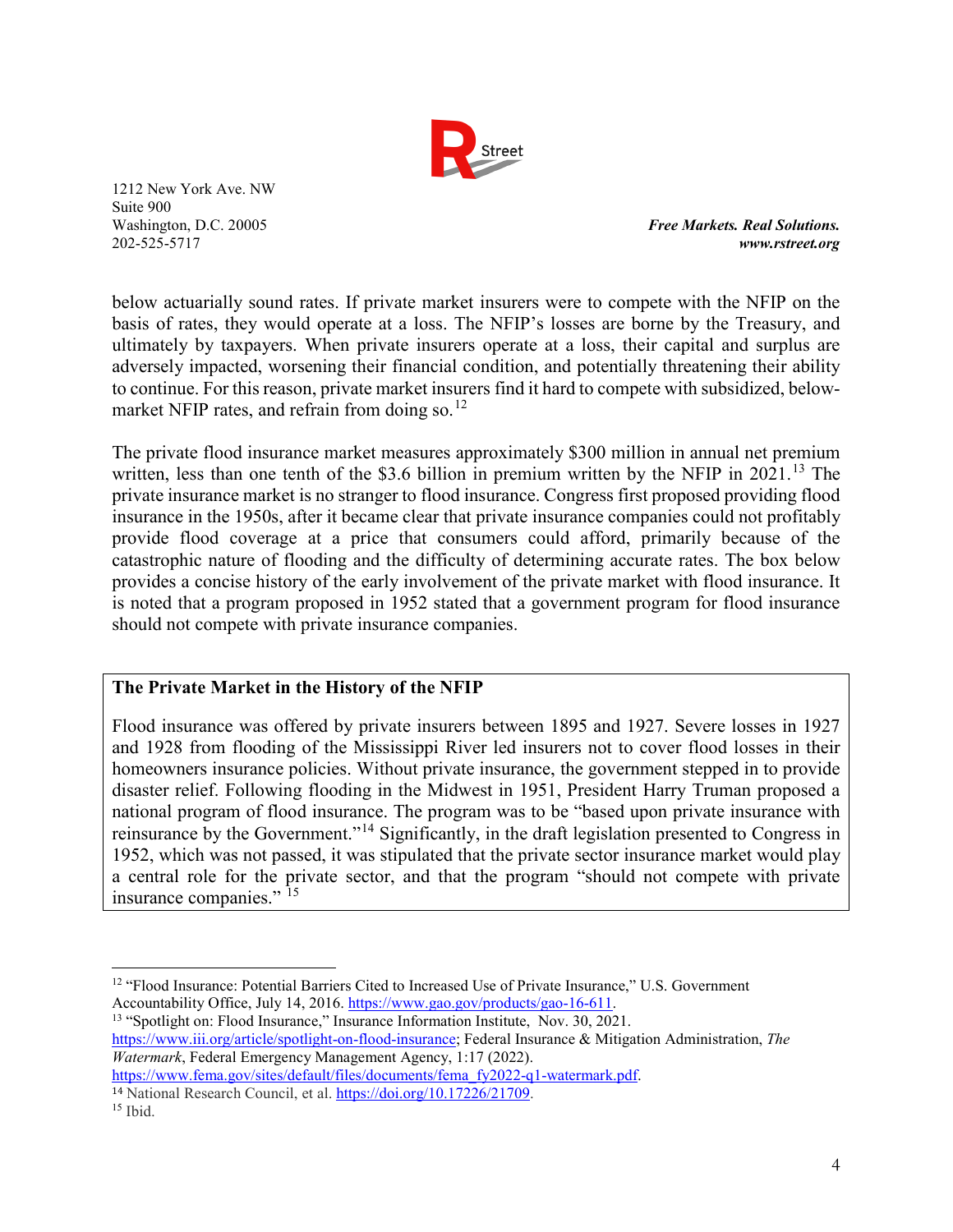

Washington, D.C. 20005 *Free Markets. Real Solutions.* 202-525-5717 *www.rstreet.org*

Following the exit of private insurers from the flood market in the 1920s, insurers refrained from re-entering for two reasons. First, they lacked sufficient data on flood risk to be able to price it correctly. Insurers rely on historical loss data for their ratemaking. When insurers lack sufficient historical loss data, they either refrain from offering coverage, or load the premium to account for uncertainty surrounding unmodeled risk. Second, insurance buyers knew more about their flood risk than insurers. This constitutes reversal of the information asymmetry in insurance policyholders buy insurance because they do not know the precise magnitude of risk, whereas data-rich insurers have more information on risk, and can price policies with greater confidence. As a result, when private insurers offered flood insurance, it was on terms buyers were unwilling to accept.

Insurers have more tools at their disposal today to satisfactorily price flood risk than they did in the 1980s and prior. Since Hurricane Andrew in 1992, the insurance industry has benefited from the development of catastrophe risk modeling.<sup>[16](#page-4-0)</sup> Enabled by modern computing power, catastrophe risk models employed by insurers incorporate vast amounts of granular data on precise geographic, geological, climate and building factors to generate stochastic calculations of risk magnitude, allowing insurers to price risk with much greater confidence than possible without the model.

When modeled risk is higher than reflected in NFIP pricing, private insurers will refrain from competing with such underpriced NFIP policies. But when modeled risk is lower than reflected in NFIP pricing, private insurers will pursue such business, leaving the NFIP with a higher proportion of underpriced policies. This phenomenon is known as adverse selection, and to the extent that it occurs, the finances of the NFIP are adversely impacted.

The private market for flood insurance can be encouraged by the NFIP pricing its policies at actuarially sound rates. If NFIP rates were risk-based, private insurers could compete on the basis of service and product offerings. NFIP policies are relatively rigid. For example, the limit of insurance for homeowners is a flat \$250,000 and \$500,000 for commercial buildings damaged by flooding.<sup>[17](#page-4-1)</sup> Private insurers would offer more coverage and deductible options, affording policyholders more choice.

### **2. Reduction of Subsidies**

The NFIP practice of subsidizing policies is a driver of rate inadequacy in the program. Policies with subsidies, or discounts, do not reflect the full risk of flooding. The aggregate value of NFIP

<span id="page-4-0"></span> $\overline{a}$ <sup>16</sup> "Catastrophe modeling: A vital tool in the risk management box," Insurance Information Institute, Feb. 1, 2008.<br>https://www.iii.org/article/catastrophe-modeling-vital-tool-risk-management-box.

<span id="page-4-1"></span><sup>&</sup>lt;sup>17</sup> "A Brief Introduction to the National Flood Insurance Program.[" https://sgp.fas.org/crs/homesec/IF10988.pdf.](https://sgp.fas.org/crs/homesec/IF10988.pdf)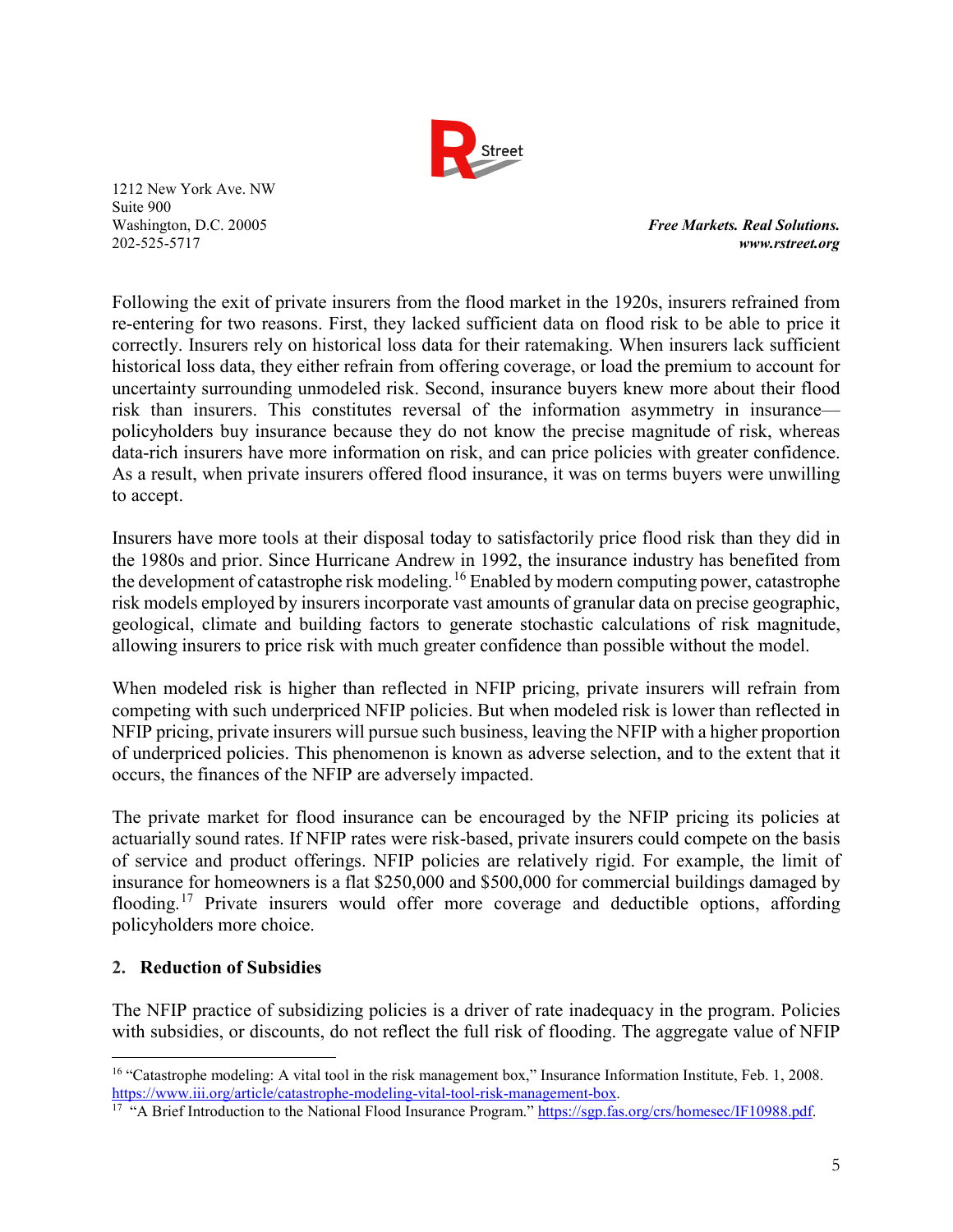

 $\overline{a}$ 

Washington, D.C. 20005 *Free Markets. Real Solutions.* 202-525-5717 *www.rstreet.org*

discounts is \$0.7 billion, approximately 20 percent of the NFIP's \$3.5 billion total premium revenue. Approximately one million NFIP policies are discounted, representing approximately 20 percent of the NFIP's five million policies.<sup>[18](#page-5-0)</sup> Subsidized FEMA policies feature discounted premium for policyholders who became NFIP customers prior to the development of Flood Insurance Rate Map (FIRM) rates.<sup>[19](#page-5-1)</sup> Subsidized rates are generally offered to properties in highrisk locations (special flood hazard areas) that were built before flood maps were created. FEMA estimates that, on average, premiums for those pre-FIRM properties are set at about 55 percent to 60 percent of the expected cost.<sup>[20](#page-5-2)</sup>

Another category of underpriced, subsidized policyholders is customers who continue to have access to discounted premiums and who are grandfathered into subsidies because their homes were found to have higher flood risk than originally estimated. Grandfathering premiums was introduced by FEMA to allow property owners meeting specified conditions to continue to have a lower rate in the event that an updated FIRM showed that they were at a greater flood risk than originally believed. FEMA allows some property owners whose properties are remapped into higher-risk flood zones to continue to pay the premium rate from the lower-risk zone. FEMA data shows that approximately 9 percent of NFIP policies were receiving grandfathered rates as of June  $2019.21$  $2019.21$ 

The subsidies, which result in discounted premiums, contribute to the NFIP's unsound financial condition. Subsidies were originally introduced in the NFIP's 1968 founding legislation to make coverage available at affordable rates, to incentivize broad participation in the program and to encourage floodplain management by communities. The Congressional Budget Office (CBO) found that most of the subsidized policies were for properties built before the issuance of a local flood map. $22$ 

<span id="page-5-0"></span><sup>&</sup>lt;sup>18</sup> "Budget Basics: The National Flood Insurance Program." [https://www.pgpf.org/budget-basics/the-national-flood](https://www.pgpf.org/budget-basics/the-national-flood-insurance-program)[insurance-program;](https://www.pgpf.org/budget-basics/the-national-flood-insurance-program) "The National Flood Insurance Program: Financial Soundness and Affordability," Congressional Budget Office, last accessed June 13, 2022. [https://www.cbo.gov/system/files/115th-congress-2017-](https://www.cbo.gov/system/files/115th-congress-2017-2018/reports/53028-nfipreport2.pdf)<br>2018/reports/53028-nfipreport2.pdf.

<span id="page-5-1"></span><sup>&</sup>lt;sup>19</sup> Federal Emergency Management Agency, "Discount Explanation Guide," U.S. Department of Homeland Security, April 2022. [https://www.fema.gov/sites/default/files/documents/fema\\_discount-Explanation-Guide.pdf.](https://www.fema.gov/sites/default/files/documents/fema_discount-Explanation-Guide.pdf) 20 "Congressional Budget Office: Cost Estimate," Congressional Budget Office, Oct. 4, 2019.

<span id="page-5-3"></span><span id="page-5-2"></span>[https://www.cbo.gov/system/files/2019-10/hr3167.pdf.](https://www.cbo.gov/system/files/2019-10/hr3167.pdf)<br><sup>21</sup> "National Flood Insurance Program: The Current Rating Structure and Risk Rating 2.0," Congressional Research Service, April 4, 2022[. https://sgp.fas.org/crs/homesec/R45999.pdf.](https://sgp.fas.org/crs/homesec/R45999.pdf)<br><sup>22</sup> "The National Flood Insurance Program: Financial Soundness and Affordability."

<span id="page-5-4"></span>[https://www.cbo.gov/system/files/115th-congress-2017-2018/reports/53028-nfipreport2.pdf.](https://www.cbo.gov/system/files/115th-congress-2017-2018/reports/53028-nfipreport2.pdf)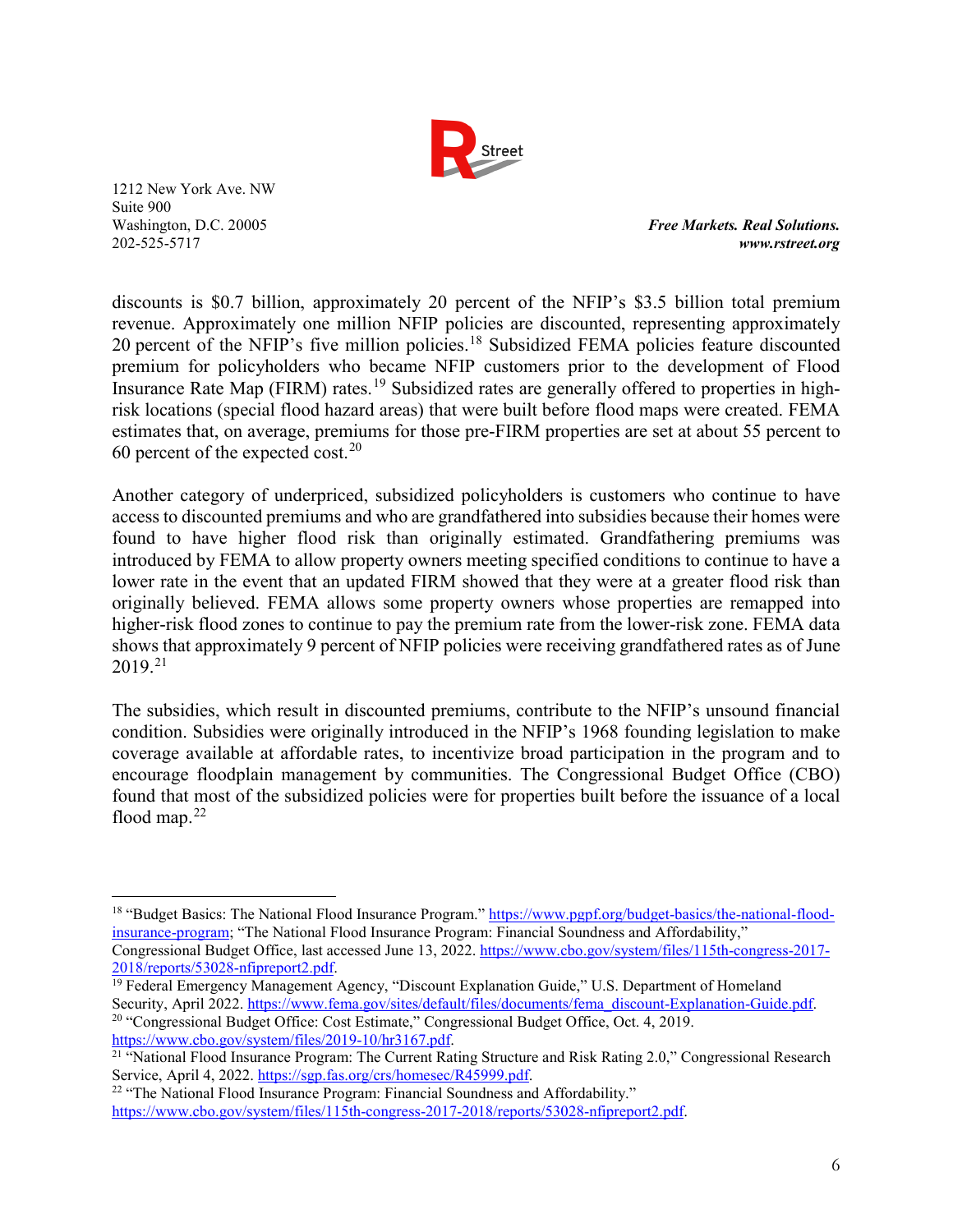

**Free Markets. Real Solutions.** 202-525-5717 *www.rstreet.org*

The practice of subsidizing policy premiums sends false price signals to the market, which not only distorts the market, but also encourages unsound behavior, such as building in coastal areas. Most NFIP policies are priced below the level of actuarial soundness. The CBO defines actuarial soundness to mean:

> adequacy of premiums charged by the National Flood Insurance Program (NFIP) to cover both the expected costs of flood claims and the administrative costs associated with issuing and servicing flood insurance policies. When income from premiums is too low to cover those costs, an actuarial shortfall is said to exist.<sup>[23](#page-6-0)</sup>

Full-risk premium rates would remove subsidies from those who do not require them. Furthermore, they would help improve solvency, and send more accurate price signals on true flood risk levels to property owners. We recommend that FEMA collect data to analyze the effect of grandfathered policies on NFIP's fiscal exposure.

It is recommended that FEMA subsidies be replaced with means-tested assistance programs. Means testing would allow low-income policyholders with properties in high-risk flood areas to afford flood insurance, and would limit the provision of subsidized flood insurance to those who are least able to afford it.

### **3. Introduction of Actuarially Sound Rates**

The NFIP practice of underpricing its policies dates back to the early days of the program. Initial growth of the program was slow, with limited uptake of policies by homeowners and modest partnership with communities. Because the main focus of the program was to increase the number of participating communities and the number of policyholders, the program reduced rates three times from 1972 to 1974 as a stimulus to increase the size of the insurance premium pool.<sup>[24](#page-6-1)</sup>

The most significant development in the recent history of the NFIP is the introduction of Risk Rating 2.0.[25](#page-6-2) Risk Rating 2.0 replaces the NFIP's legacy rating methodology. Risk Rating 2.0 was introduced for new business on Oct. 1, 2021, and for renewal business on April 1, 2022.

 $\overline{a}$ 

<span id="page-6-1"></span><span id="page-6-0"></span><sup>&</sup>lt;sup>23</sup> Ibid.<br><sup>24</sup> Flood Insurance Work Group, "The National Flood Insurance Program: Challenges and Solutions" American Academy of Actuaries, April 2017.<br>https://www.actuary.org/sites/default/files/files/publications/FloodMonograph.04192017.pdf.

<span id="page-6-2"></span><sup>&</sup>lt;sup>25</sup> Federal Emergency Management Agency, "Risk Rating  $2.0 -$  Equity in Action," U.S. Department of Homeland Security, April 18, 2022. [https://www.fema.gov/flood-insurance/risk-rating.](https://www.fema.gov/flood-insurance/risk-rating)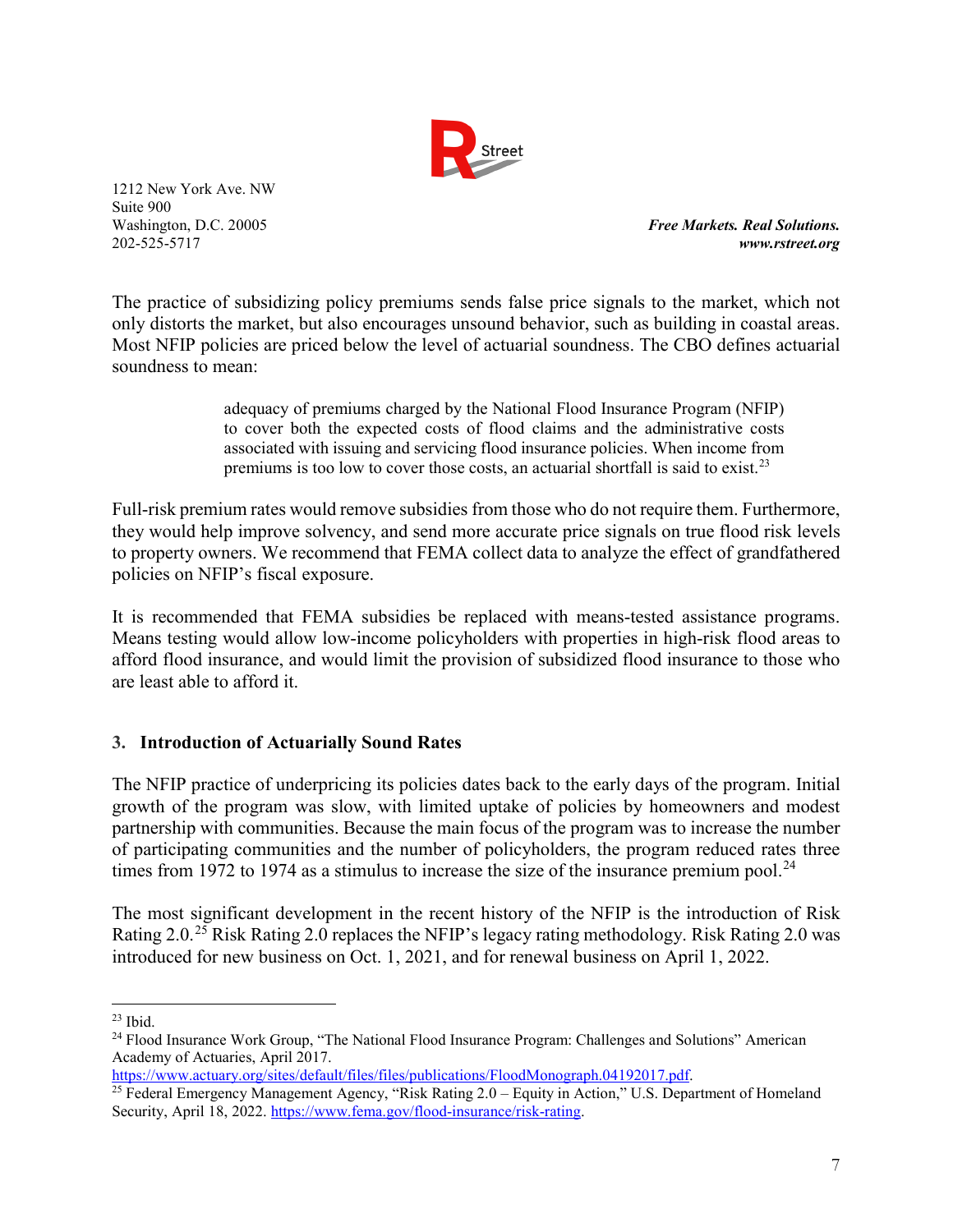

Washington, D.C. 20005 *Free Markets. Real Solutions.* 202-525-5717 *www.rstreet.org*

With the introduction of Risk Rating 2.0, the NFIP has stronger tools at its disposal to address inherently overpriced and underpriced business by incorporating more flood risk variables into rate calculations. Among the variables used in the Risk Rating 2.0 methodology are flood frequency, multiple flood types—river overflow, storm surge, coastal erosion and heavy rainfall and distance to a water source, in addition to property-specific characteristics such as elevation and cost to rebuild.<sup>[26](#page-7-0)</sup>

Policyholders with lower-valued homes currently pay more than the actuarially determined rate, while policyholders with higher-valued homes pay less than actuarially sound risk-adjusted rates. Risk Rating 2.0 considers rebuilding costs, allowing FEMA to distribute premiums across all policyholders more equitably, on the basis of a home's value and the property's unique flood risk.<sup>[27](#page-7-1)</sup>

Although it may take some policies several years—as many as 12—with application of the highest permitted rate increase before they reach actuarially sound rates, we support the introduction of Risk Rating 2.0.[28](#page-7-2)

## **4. Addressing Repetitive Losses**

Properties that have had numerous losses are one of the most significant contributors to the NFIP's poor financial results. Properties that have experienced multiple flood losses account for a disproportionately large component of overall NFIP losses.<sup>[29](#page-7-3)</sup> Historically, repeatedly flooded properties have accounted for only one percent of properties with NFIP policies, but absorb close to 40 percent of flood loss dollars. Cumulatively, repeatedly flooded properties have cost the NFIP more than \$12.5 billion. This is equivalent to roughly half of the program's \$23 billion debt.<sup>[30](#page-7-4)</sup>

The GAO has conducted reviews of locations with two or more claims in the past 10 years. Such properties accounted for approximately 38 percent of all claim dollars since 1978. Approximately half were still insured, amounting to one percent of then-insured properties.<sup>[31](#page-7-5)</sup>

<span id="page-7-0"></span> $26$  Ibid.

<span id="page-7-1"></span> $27$  Ibid.

<span id="page-7-2"></span><sup>&</sup>lt;sup>28</sup> Author correspondence with Lloyd "Tony" Hake and David Maurstad, (Zoom), May 24, 2021.

<span id="page-7-3"></span><sup>&</sup>lt;sup>29</sup> "National Flood Insurance Program: Fiscal Exposure Persists Despite Property Acquisitions." [https://www.gao.gov/assets/gao-20-508.pdf.](https://www.gao.gov/assets/gao-20-508.pdf)<br><sup>30</sup> "Repeatedly Flooded Properties Cost Billions" The Pew Charitable Trusts, October 2016.

<span id="page-7-4"></span>[https://www.pewtrusts.org/-/media/assets/2016/10/repeatedly\\_flooded\\_properties\\_cost\\_billions.pdf.](https://www.pewtrusts.org/-/media/assets/2016/10/repeatedly_flooded_properties_cost_billions.pdf) 31 Flood Insurance Work Group.

<span id="page-7-5"></span>[https://www.actuary.org/sites/default/files/files/publications/FloodMonograph.04192017.pdf.](https://www.actuary.org/sites/default/files/files/publications/FloodMonograph.04192017.pdf)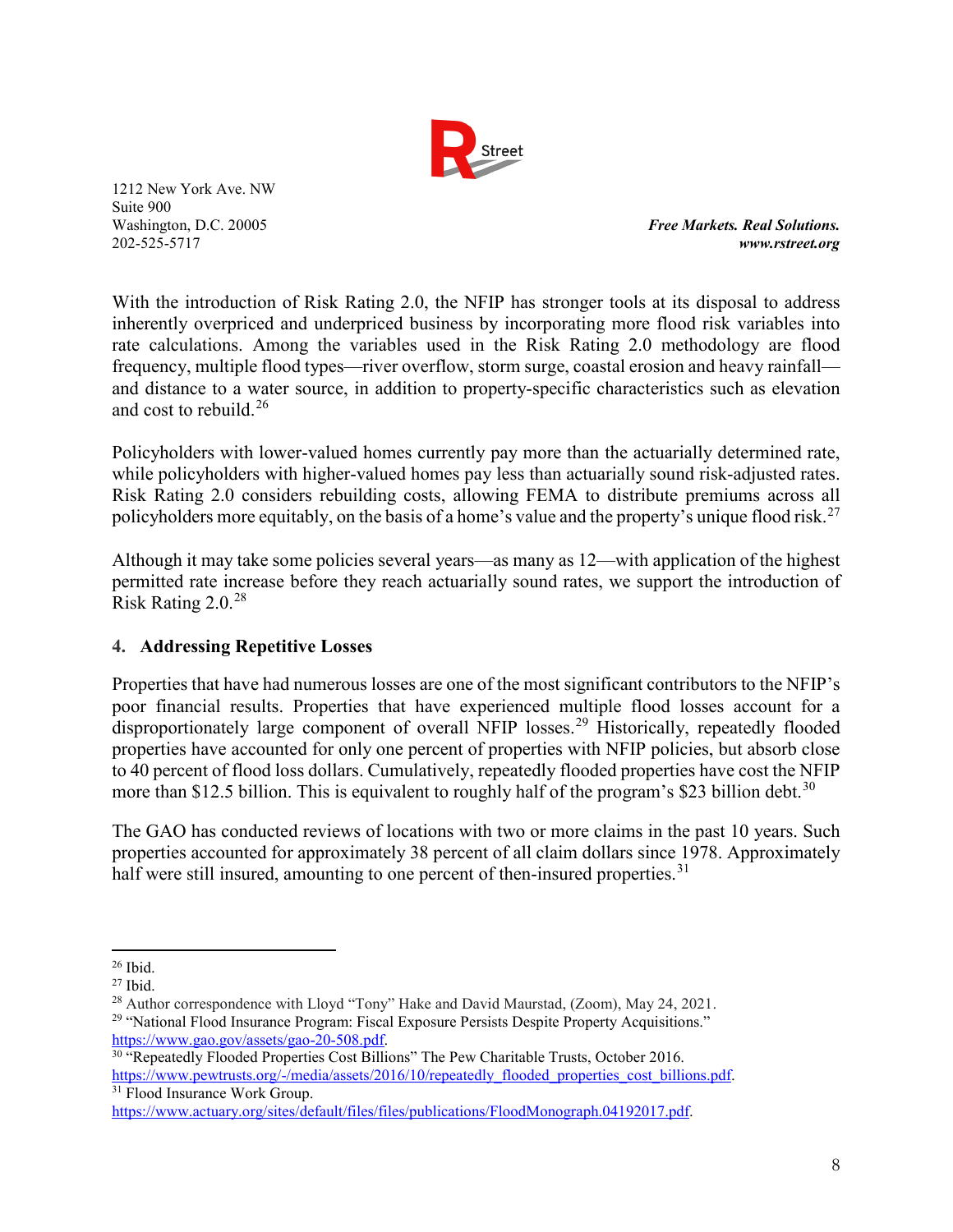

**Free Markets. Real Solutions.** 202-525-5717 *www.rstreet.org*

The NFIP has not satisfactorily dealt with repetitive loss properties. An extreme example of a property with numerous losses is a \$69,000 Mississippi home that was flooded 34 times in 32 years, costing the NFIP  $$663,000$  in claims payments.<sup>[32](#page-8-0)</sup>

**Properties with Repeated Flooding, 2009-2018** 



# Number of repetitive loss properties (in thousands)

Source: GAO analysis of Federal Emergency Management Agency (FEMA) data. | GAO-20-508

If flood insurance were provided to the above-referenced Mississippi homeowner by the private market, the insurer would likely require that measures be taken to mitigate the flood risk in order to obviate a steep rate increase. Without such a common-sense approach, policyholders, secure in the knowledge that the NFIP will pay all the claims following each of the losses, lack a price signal incentivizing them to take appropriate preventive measures.

<span id="page-8-0"></span> $\overline{a}$ 32 "Repeatedly Flooded Properties Cost Billions." [https://www.pewtrusts.org/-](https://www.pewtrusts.org/-/media/assets/2016/10/repeatedly_flooded_properties_cost_billions.pdf) [/media/assets/2016/10/repeatedly\\_flooded\\_properties\\_cost\\_billions.pdf.](https://www.pewtrusts.org/-/media/assets/2016/10/repeatedly_flooded_properties_cost_billions.pdf)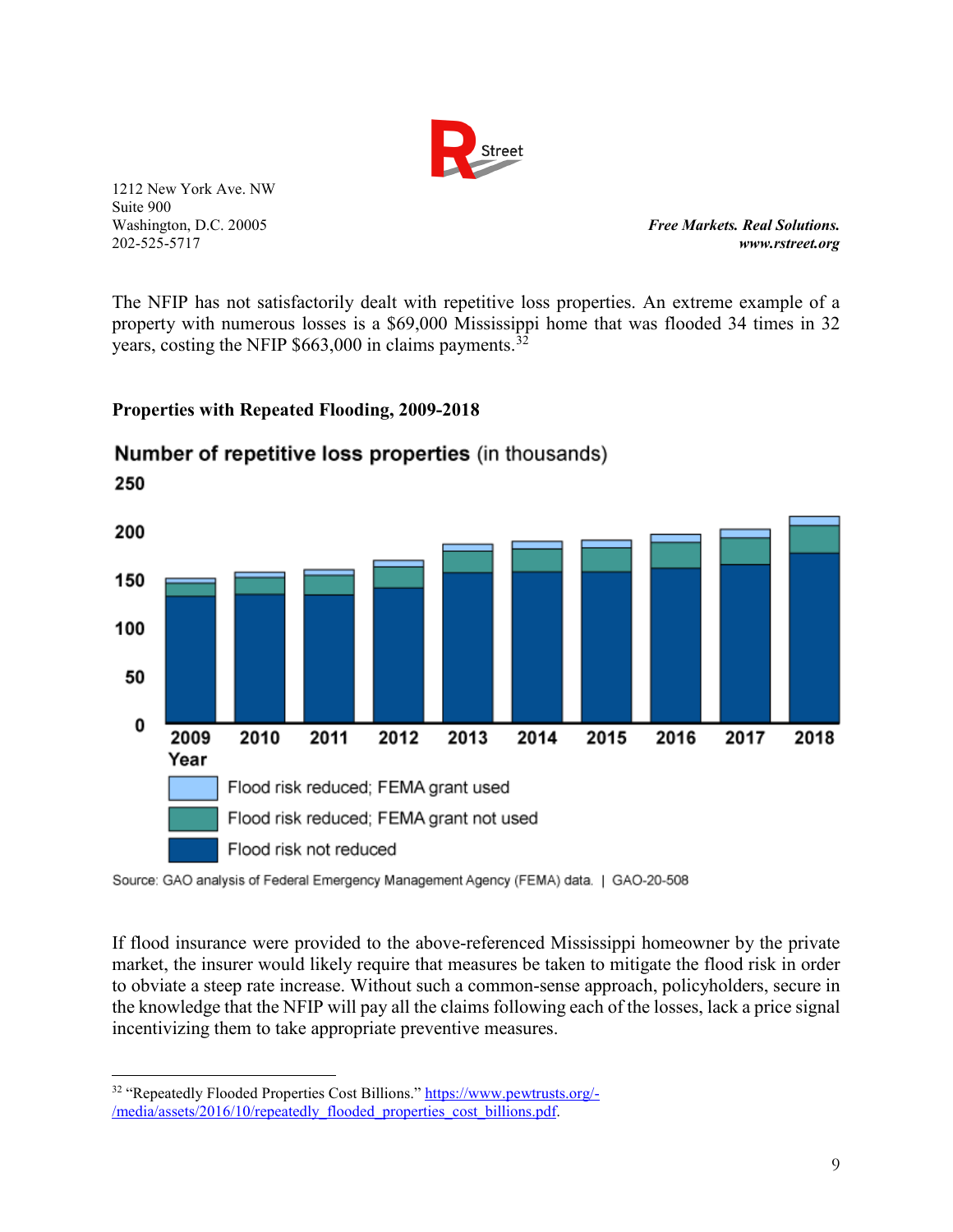

Washington, D.C. 20005 *Free Markets. Real Solutions.* 202-525-5717 *www.rstreet.org*

The NFIP and FEMA do take some measures to try to reduce losses from repeatedly flooded properties. These measures include elevation of homes and buyouts or relocations of homes to areas not prone to flooding.<sup>[33](#page-9-0)</sup> From 1989 to 2018, FEMA has assisted states and localities to mitigate over 50,000 properties. Acquisition of properties has accounted for approximately 80 percent of mitigated properties nationwide. In some states, elevation was more commonly used. The number of non-mitigated repetitive loss properties—those which experienced flooding two or more times in 10 years—has grown. The volume of mitigation efforts varies by state. In some states, such as Missouri and North Carolina, there were numerous mitigations compared to the number of their repetitive loss properties, while in others, such as Florida, New York, Louisiana and Texas, there were fewer mitigations.<sup>[34](#page-9-1)</sup>

### **5. Need for Reauthorization**

The most recent reauthorization of the NFIP was in 2012.<sup>[35](#page-9-2)</sup> The NFIP's five-year reauthorization ended on Sept. 30, 2017, and since then, the program has been funded by a series of short-term measures. Prior to 2012, the history of NFIP authorization was one of numerous short-term sunsets or extensions, rather than longer-term reauthorizations. The program was extended 17 times between 2008 and 2012, at which time the NFIP was reauthorized again for five years. That multiyear reauthorization was the NFIP's last long-term renewal to date. Since its expiration in 2017, the NFIP is now on its 21st short-term extension.<sup>[36](#page-9-3)</sup>

Congress must periodically renew the NFIP's statutory authority to operate. On March 11, 2022, President Joe Biden signed legislation passed by Congress to extend the NFIP's authorization to Sept. 30, 2022.<sup>[37](#page-9-4)</sup> Congress must now reauthorize the NFIP by September 30 to avoid a lapse in authority. We believe that a multi-year reauthorization, combined with substantive reforms, will

<span id="page-9-1"></span><sup>34</sup> "National Flood Insurance Program: Fiscal Problems Persist Despite Property Acquisitions." [https://www.gao.gov/products/gao-20-](https://www.gao.gov/products/gao-20-508#:%7E:text=From%201989%20to%202018%2C%20FEMA,Mitigation%20efforts%20varied%20by%20state)<br>508#:~:text=From%201989%20to%202018%2C%20FEMA,Mitigation%20efforts%20varied%20by%20state.

<span id="page-9-0"></span> $\overline{a}$ <sup>33</sup> Federal Emergency Management Agency, "Moving to Higher Ground" U.S. Department of Homeland Security, last accessed June 13, 2022. https://www.fema.gov/case-study/moving-higher-ground.

<span id="page-9-2"></span> $\frac{35}{35}$  Brett Mattson, "Reauthorize the National Flood Insurance Program," National Association of Counties, Jan. 24, 2022. https://www.naco.org/resources/reauthorize-national-flood-insurance-program.

<span id="page-9-3"></span><sup>&</sup>lt;sup>36</sup> "What Happens If the National Flood Insurance Program (NFIP) Lapses?," Congressional Research Service, June 9, 2022. https://sgp.fas.org/crs/homesec/IN10835.pdf.

<span id="page-9-4"></span><sup>&</sup>lt;sup>37</sup> Federal Emergency Management Agency, "Congressional Authorization for the National Insurance Flood Program" U.S. Department of Homeland Security, March 15, 2022. [https://www.fema.gov/flood-insurance/rules](https://www.fema.gov/flood-insurance/rules-legislation/congressional-reauthorization)[legislation/congressional-reauthorization.](https://www.fema.gov/flood-insurance/rules-legislation/congressional-reauthorization)